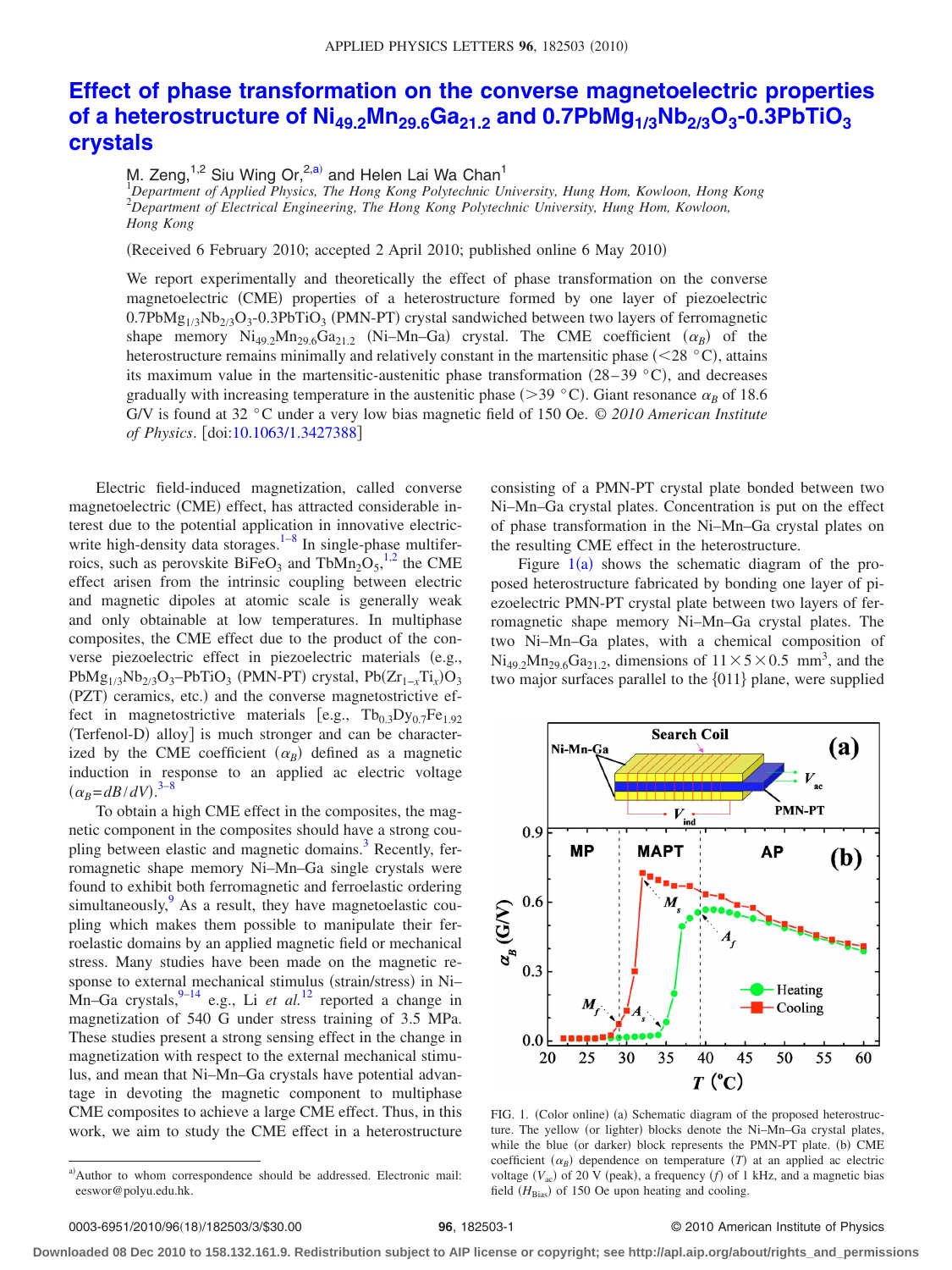by AdaptaMat Ltd. in Finland. The PMN-PT plate, having a chemical composition of  $0.7PbMg_{1/3}Nb_{2/3}O_3-0.3PbTiO_3$ , dimensions of  $12 \times 5 \times 0.8$  mm<sup>3</sup>, an electric polarization along its thickness in the  $(001)$  direction, and piezoelectric  $d_{31}$  and  $d_{33}$  coefficients of  $-2500$  pC/N and 2000 pC/N, respectively, was provided by Shanghai Institute of Ceramics, Chinese Academy of Sciences in China.

To acquire the induced magnetic induction  $(B<sub>ind</sub>)$ , a search coil with 30 turns of Cu wire was wrapped around the heterostructure, and the whole heterostructure-search coil assembly was immersed in a temperature (*T*)-controlled silicone oil bath placed in the middle of the pole gap of an electromagnet (Myltem PEM-8005K). By energizing the electromagnet with a dc current supply (Sorensen DHP200– 15), a magnetic bias field  $(H_{\text{Bias}})$  was generated in the pole gap along the length direction of the heterostructure. A Hall probe connected to a Gaussmeter (F. W. Bell 7030) and situated adjacent to the heterostructure was used to monitor *H*<sub>Bias</sub>. An arbitrary function generator (AFG310) connected to a power-supply amplifier (Techron TEC7572) was employed to provide an applied ac electric voltage (V<sub>ac</sub>) at a prescribed frequency  $(f)$  to the PMN-PT plate of the heterostructure. The change in magnetic flux associated with the Ni–Mn–Ga plates due to the applied  $V_{ac}$  to the PMN-PT plate led to an induced voltage (V<sub>ind</sub>) in the search coil [Fig. [1](#page-0-1)(a)]. By integrating this  $V_{\text{ind}}$  with respect to time using an integrating fluxmeter (Walker LDJ MF-10D), the corresponding magnetic induction (B<sub>ind</sub>) from the Ni–Mn–Ga plates was measured by a dynamic signal analyzer Ono Sokki CF5220). In the present study, the CME coefficient expressed by  $\alpha_B = dB_{ind}/dV_{ac}$  was evaluated under different combinations of temperature *(T)*, magnetic bias field *(H<sub>Bias</sub>)*, and frequency (f).

Figure [1](#page-0-1)(b) shows the  $\alpha_B$  dependence on *T* at  $V_{ac}$  = 20 V (peak),  $f = 1$  kHz, and  $H_{\text{Bias}} = 150$  Oe upon heating and cooling. It is clear that the CME effect depends greatly on *T*. The heating and cooling curves form an obvious hysteresis loop with a temperature hysteresis of about 5 °C. The four critical transformation temperatures are found to be austenite start  $A_s = 35$  °C, austenite finish  $A_f = 39$  °C, martensite start  $M_s$ =32 °C, and martensite finish  $M_f$ =28 °C. The hysteresis loop, as a whole, can be divided into three distinct regions, representing the martensitic phase (MP)  $(<$  28 °C), martensitic-austenitic phase transformation  $(MAPT)$  $(28-39 \degree C)$ , and austenitic phase (AP) (>39 °C), to be described as follows.

In MP, it is noted that the Ni–Mn–Ga plates exhibit a giant twin-variant reorientation strain  $(=5.6\%$  in our samples) under an external magnetic field or mechanical stress. The twin-variant motion is mainly responsible for the change in magnetization.<sup>11</sup> Since the elastic modulus of Ni-Mn–Ga plates at twin-variant motion  $(\sim 30 \text{ MPa})$  (Ref. [17](#page-2-8)) is much smaller than that of PMN-PT plate  $(\sim 280 \text{ GPa})$ , the strain in the Ni–Mn–Ga plates can be assumed to follow that in the PMN-PT plate. Thus, the electric field-induced change in magnetic induction can be expressed as:<sup>14</sup>

<span id="page-1-0"></span>
$$
B_{\text{ind}} = \frac{d_{31} \times V_{\text{ac}}}{\varepsilon_0 \times t_p} \Delta B_S = \alpha_B V_{\text{ac}},\tag{1}
$$

where  $d_{31}$ (=−2500 pC/N) is the piezoelectric coefficient,  $t_p$ (=0.8 mm) is the thickness of the PMN-PT plate,

<span id="page-1-1"></span>

FIG. 2. (Color online) Magnetic induction  $(B<sub>ind</sub>)$  as a function of applied ac electric voltage ( $V_{\text{ac}}$ ) for various magnetic bias fields ( $H_{\text{Bias}}$ ) at a frequency (*f*) of 1 kHz in (a) MP (at 25 °C), (b) MAPT (at 32 °C), and (c) AP (at 50 °C). The insets show the variations in CME coefficient  $(\alpha_B)$  with  $H_{\text{Bias}}$ obtained from the slopes of the  $B_{ind}$ - $V_{ac}$  plots at different  $H_{Bias}$ .

 $\varepsilon_0$ (=6%) is the theoretical maximum lattice strain of Ni-Mn-Ga plates, and  $\Delta B_S$ (=0.12 T) (Ref. [14](#page-2-5)) is the maximum change in magnetic induction upon a full reorientation of twin variants at a given  $H_{\text{Bias}}$ . From Eq. ([1](#page-1-0)),  $\alpha_B$  is estimated to be 62.4 mG/V, which is in good agreement with the experimental value shown in the inset of Fig.  $2(a)$  $2(a)$ . It is the twin-variant motion so that  $\alpha_B$  is relatively small and constant for *T* below 28 °C.

In MAPT, one distinct property is the abrupt change in magnetization at nonsaturation field levels.<sup>15</sup> The piezoelectric strain generated from the PMN-PT plate, upon transferring to the Ni–Mn–Ga plates, leads to phase transformation. Hence, the CME effect is mainly due to the electric fieldinduced MAPT and is proportional to the difference in magnetization between MP and AP. It also results in the maximization of the CME effect. $8,11$  $8,11$ 

In AP,  $\alpha_B$  decreases gradually with increasing  $T$  above  $39^{\circ}$ C. This is mainly due to the absence of twin variants so that the strain drops dramatically. The stress effect at the interfaces is responsible for the variation in magnetic induction. Similar to traditional magnetostrictive materials such as Terfenol-D,  $\alpha_B$  can be expressed as follows:<sup>6[,11](#page-2-7)[,16](#page-2-12)</sup>

**Downloaded 08 Dec 2010 to 158.132.161.9. Redistribution subject to AIP license or copyright; see http://apl.aip.org/about/rights\_and\_permissions**